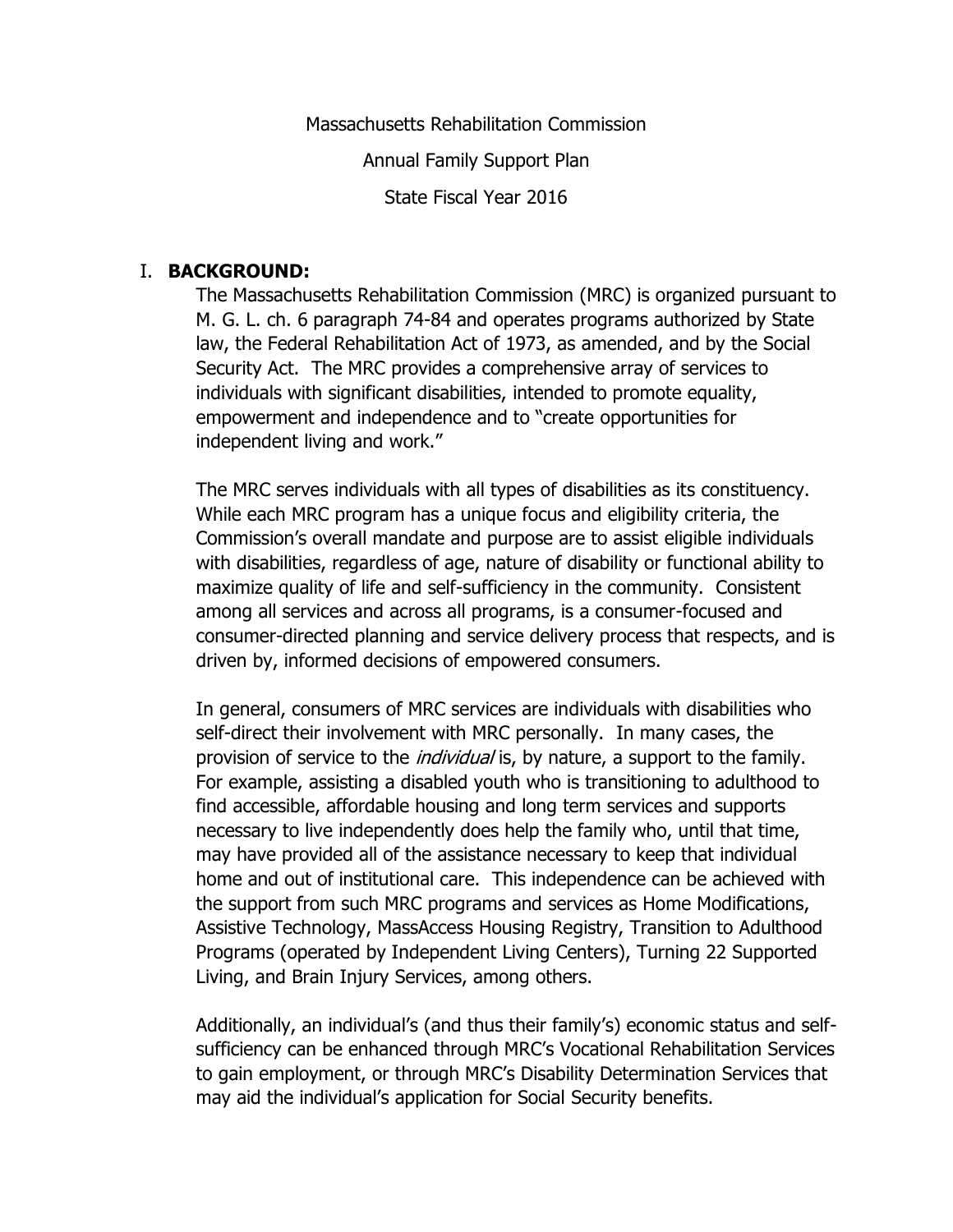Although MRC is primarily an adult service system, there are a number of programs that are also available to, or of direct benefit to, children and youth with disabilities. Specifically, the Turning 22 Supported Living Program, Transition to Adulthood Programs, Family Assistance Services of the Statewide Head Injury Program, the Home Modification Loan Program, MassHousing Registry, and the services under the Assistive Technology Programs including the AT Loan Program, the MassMatch School Swap, and the newest program called, "REquipment" are frequently utilized by families with children or young adults with disabilities.

Additionally, as the state agency designated to implement the Money Follows the Person Community Supports Waiver, MRC is assisting eligible young adults graduating from the Mass. Hospital School who are able to transition into community settings with a range of waiver services.

### **II. FAMILY EMPOWERMENT AND SUBSTANTIAL CONSULTATION:**

Consumer involvement has long been an integral aspect of all MRC programs and services and is integrated into service delivery and day to day operations of the agency. This begins with involvement of the consumer and, when appropriate, his or her legal guardian, in all aspects of development and implementation of his/her individual service plan, individual transition plan, or individual plan for employment.

Furthermore, consumer input is solicited through a variety of means, for the purposes of informing agency decision-making, program evaluation, planning and development. Avenues for consumer involvement include: focus groups, formal and informal advisory committees, surveys and needs assessments and utilization of Individual Consumer Consultants who are engaged to share their expertise and experience and consult on specific projects.

In FY'15, specific avenues for obtaining substantial consultation have included:

- Regular meetings of program-specific and topic-specific advisory committees, including: State Rehabilitation Council; Statewide Independent Living Council; Assistive Technology Advisory Council; the Home Care Assistance Program Advisory Committee; and subcommittees of the State Rehabilitation Council that include Artists Beyond Challenges and Learning Disabilities and Attention Deficit Disorder Task Force
- On-going communication with disability awareness and advocacy organizations including the Massachusetts Brain Injury Association, the Federation for Children with Special Needs, the Spinal Cord Injury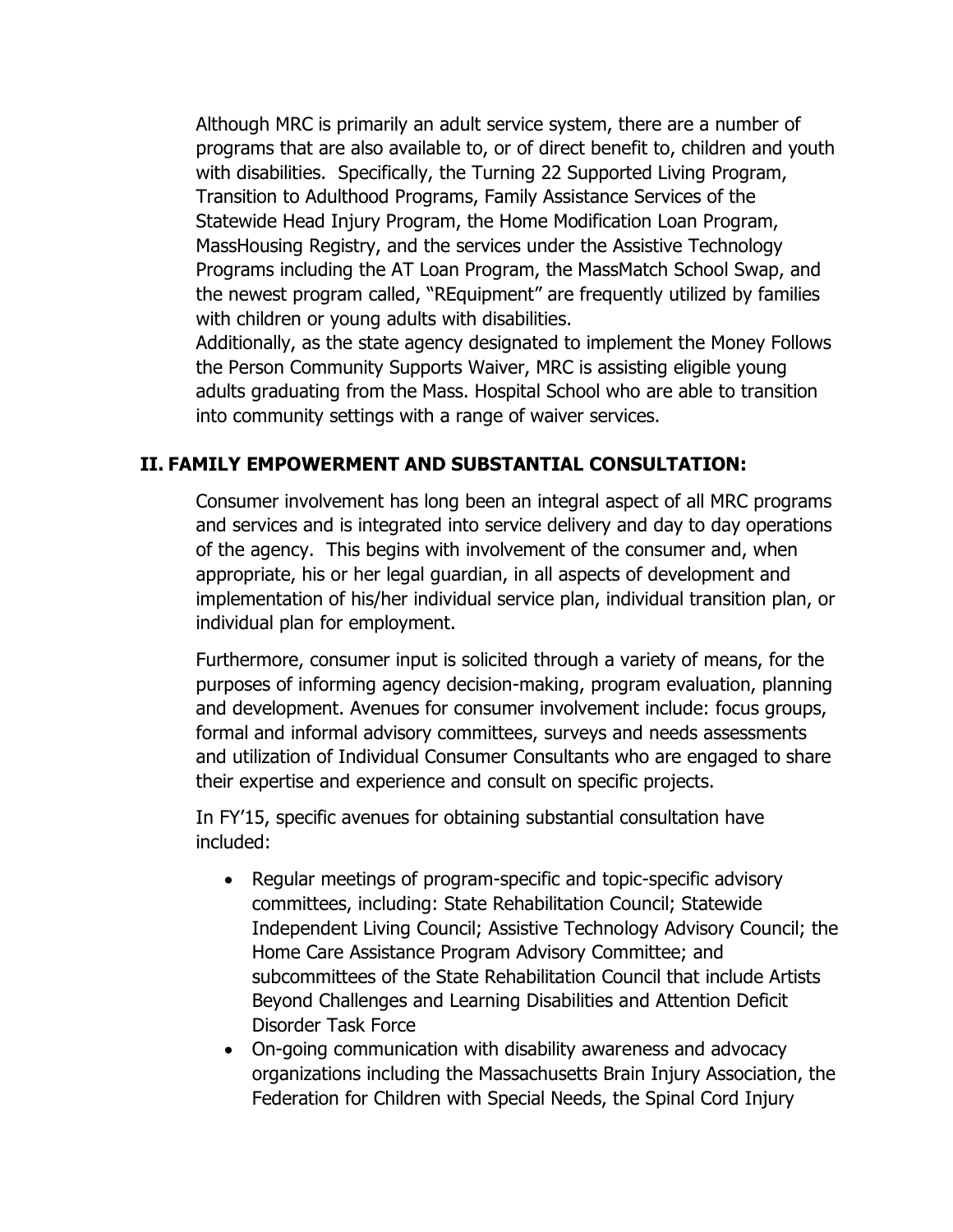Association, the Multiple Sclerosis Society, United Cerebral Palsy, and the Aspergers Association of New England to obtain regular feedback regarding the needs of their constituents and the effectiveness of MRC's programs and services in addressing those needs.

- MRC contracts with 11 consumer-directed Independent Living Centers that provide peer support, skills training in self-advocacy and skills necessary for independent living, and systems advocacy on a broad range of issues that impact the lives of individuals with disabilities. MRC maintains a system of regular communication with these centers regarding issues of concern to the community, types of services delivered, and types of supports most needed
- Participation and collaboration with other state agencies on MassHealth's MFP Stakeholders group. Representatives of the MRC Waiver Unit, which implements the MFP Community Living Waiver for MassHealth, actively participate in the stakeholder meetings, consulting with MassHealth in setting the agenda, presenting information, encouraging membership among consumers, their family members and providers and utilizing stakeholder feedback in program development
- Involvement of Individual Consumer Consultants in RFR development and review of responses, interview committees, and program-specific projects throughout the agency
- Consumer satisfaction surveys
- Consumer Needs Assessment survey
- Participation at all meetings of the Statewide Independent Living Council and support and consultation to its subcommittees
- An annual Consumer Conference, now regularly co-sponsored by the Massachusetts Commission for the Blind (MCB), the Massachusetts Commission for the Deaf and Hard of Hearing (MCDHH) and the Statewide Independent Living Council (SILC). The conference is planned by a committee of consumers and staff of the 4 sponsoring organizations
- The Consumer Conference incorporates workshops, information tables and opportunities to provide input into the operations of MRC through focus groups run by the department of Research, Development and Program Planning. The FY'15 conference continued to incorporate an Assistive Technology Resource Room in which consumers could learn about available assistive technology, test various devices, explore funding options and receive consultation from AT experts.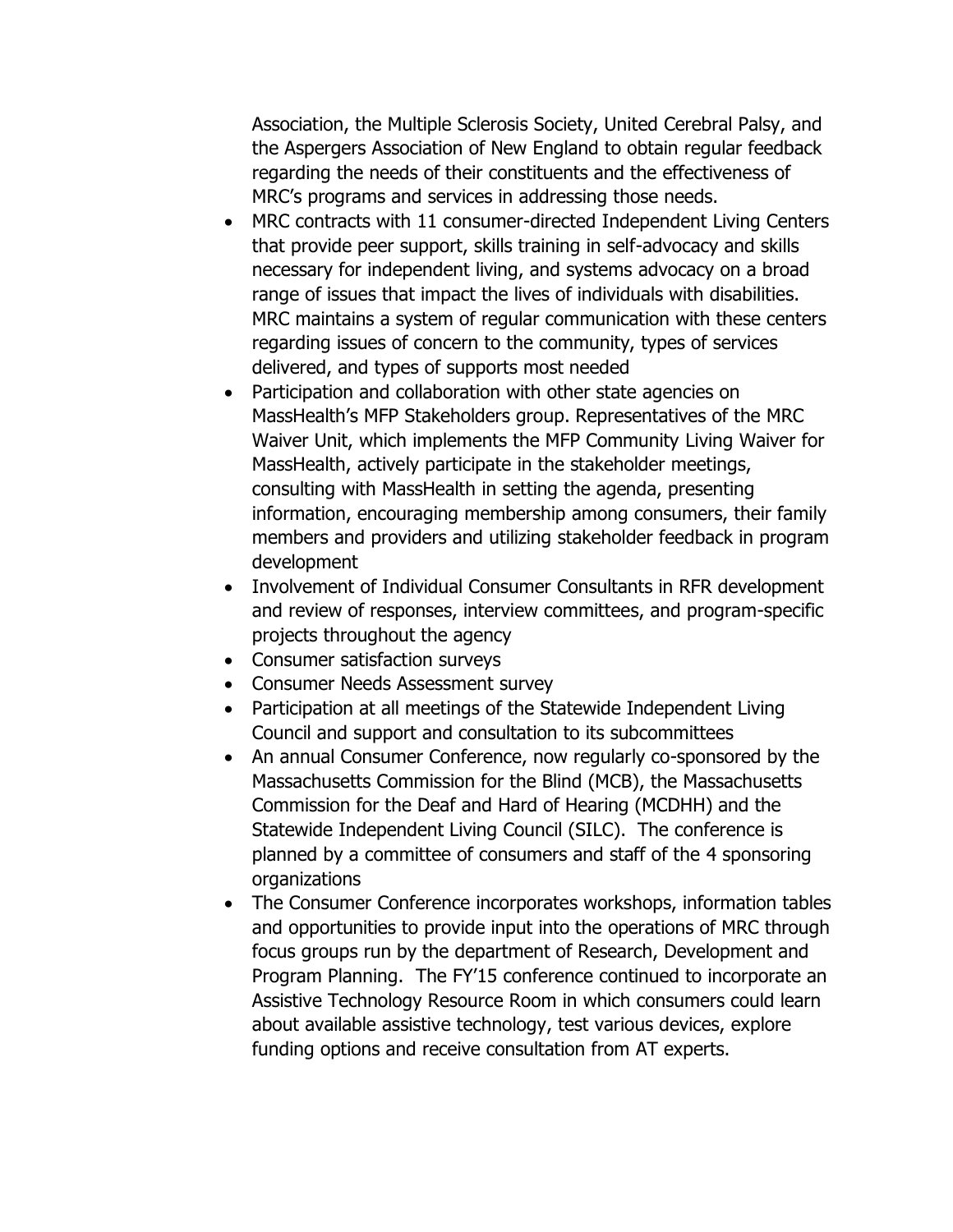# **III. FAMILY LEADERSHIP:**

MRC remains committed to enhancing the skills, confidence and self-advocacy of individuals with disabilities and their families, as demonstrated by FY'15 activities and accomplishments:

- The Brain Injury and Statewide Specialized Community Services Department (BISSCS) provided Technical Assistance to schools, to address specific students' needs, and provide general information and assistance to educators on how to effectively work with students with brain injuries
- BISSCS also provided Family Assistance and Consultation to support families in managing behavioral or other challenges related to the family member with a brain injury, thereby enhancing the family's ability to successfully support their family member.
- BISSCS's Homeless Project continued to provide supports to families in need of housing and stabilization services
- Through a contract with the Brain Injury Association of Massachusetts, support groups and training sessions were held to enable families to provide the right kinds of support to enable their members with brain injuries to live successfully in the community
- As MRC emphasizes empowering the individual with the disability, the agency continued to build opportunities for youth development through mentoring, skills training, peer supports and youth leadership training:
	- o MRC worked with Partners for Youth with Disabilities (PYD) to build the Statewide Mentorship Program. PYD continued to increase the number of mentor-mentee matches, now at over 70. Additionally, PYD has expanded to the Springfield area, with over 30 youth participating in a peer-led "Making Healthy Connections" network
	- o MRC supported Easter Seals once again in its popular Youth Leadership Forum. Easter Seals, in addition to collaborating with MRC, works with the Boston Center for Independent Living, the Institute for Human Centered Design, the Institute for Community Inclusion, Partners for Youth with Disabilities and the Center for Human Development, to conduct this 3 day forum that connects youth with disabilities to peer mentors and role models to promote job readiness, civic engagement and policy advocacy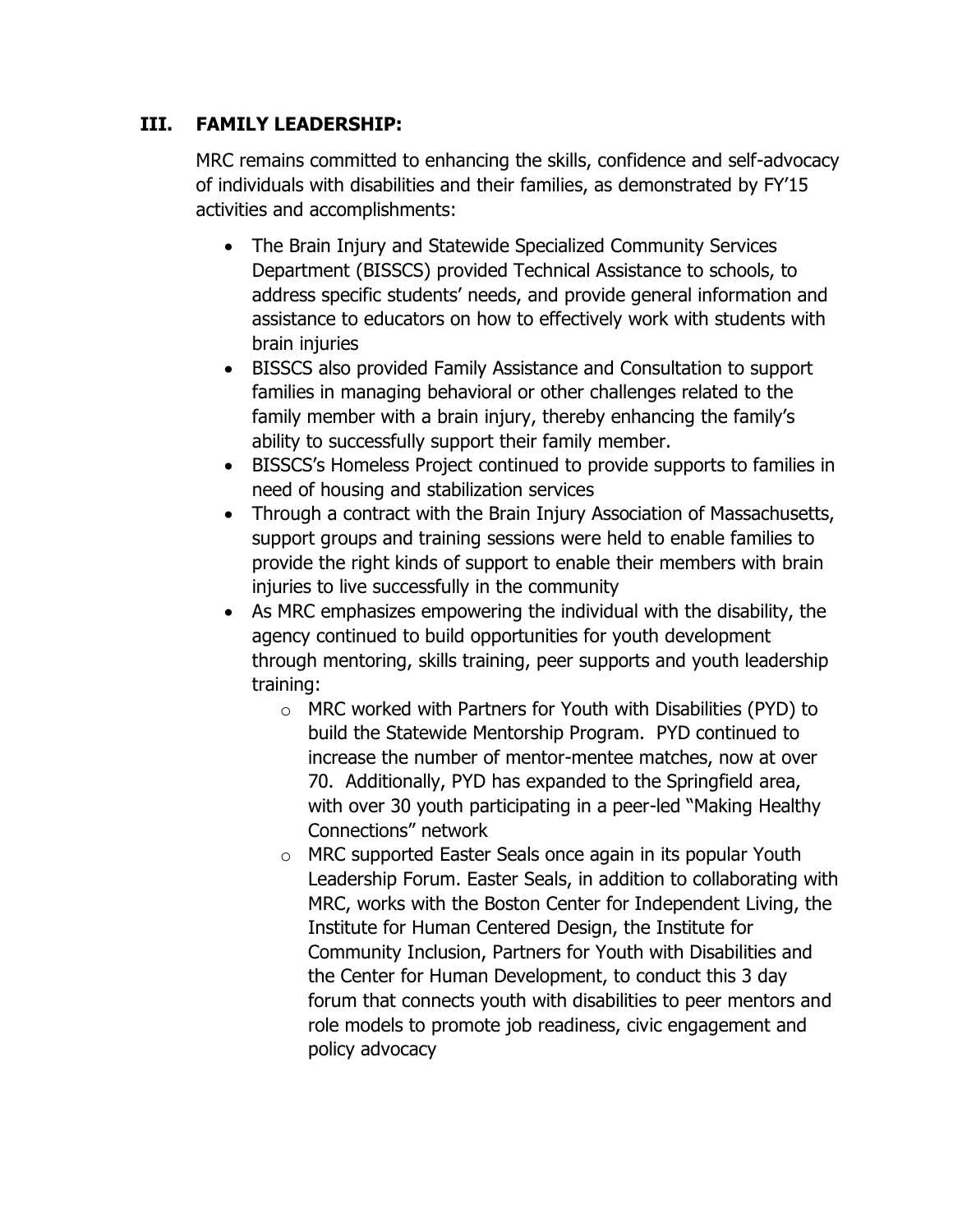- o MRC now supports a year-round Youth Leadership Network, in conjunction with Easter Seals, and has supported the expansion to four locations statewide
- MRC began the implementation of the MFP Community Living Waiver in FY'14 and is now providing services in the community or assistance to move from a Nursing Home to the community to over 400 individuals statewide. Waiver Case Managers have and will continue to work extensively with families of waiver participants leaving skilled nursing facilities to live in community settings. Community settings have included individual apartments and return to the family home. Family members of waiver participants have received support, guidance, education and assistance in coordination of services, particularly in cases where the participant was transitioning to a family home. Additionally, the MFP Community Living Waiver includes, as a paid service "Family Training" that is designed to "provide training and instruction about the treatment regimes, behavior plans, and the use of specialized equipment that support the waiver participant to participate in the community. Community/Residential Family Training may also include training in family leadership, support of self-advocacy, and independence for the family member." There are currently five Family Training Providers qualified by UMass and approved as MassHealth providers to MFP participants. MRC will continue to work with UMass and MassHealth to identify and support new individuals and organizations that may be qualified to provide this Family Training support to waiver participants and their families.

# IV. **FAMILY SUPPORT RESOURCES AND FUNDING:**

MRC continues its commitment to maximizing efficiency of available resources for the benefit of individuals with disabilities. This involves gaining a comprehensive understanding of need, as is gathered through all means of substantial consultation described above, and then collaborating with partner agencies and organizations to either develop new resources, supports and services, or to adapt existing resources to meet the needs of those with disabilities. Additionally, this entails ensuring that consumers have the knowledge of, and access to, these resources. As an example, MRC worked with The Executive Office of Health and Human Services, MassHealth, UMASS, and other state disability agencies to develop and implement the Money Follows the Person Waivers. These Waivers include the availability of such services as Respite Care, Individual Supports, Family Training Supports, and Home and Vehicle modifications, among others. This expansion of services, beyond what has been available through the MassHealth State Plan and through what is offered by other disability agencies, makes community living an option for many who might otherwise remain living in facilities. Among those served through these waivers are individuals who choose to return to a family home, youth who have graduated from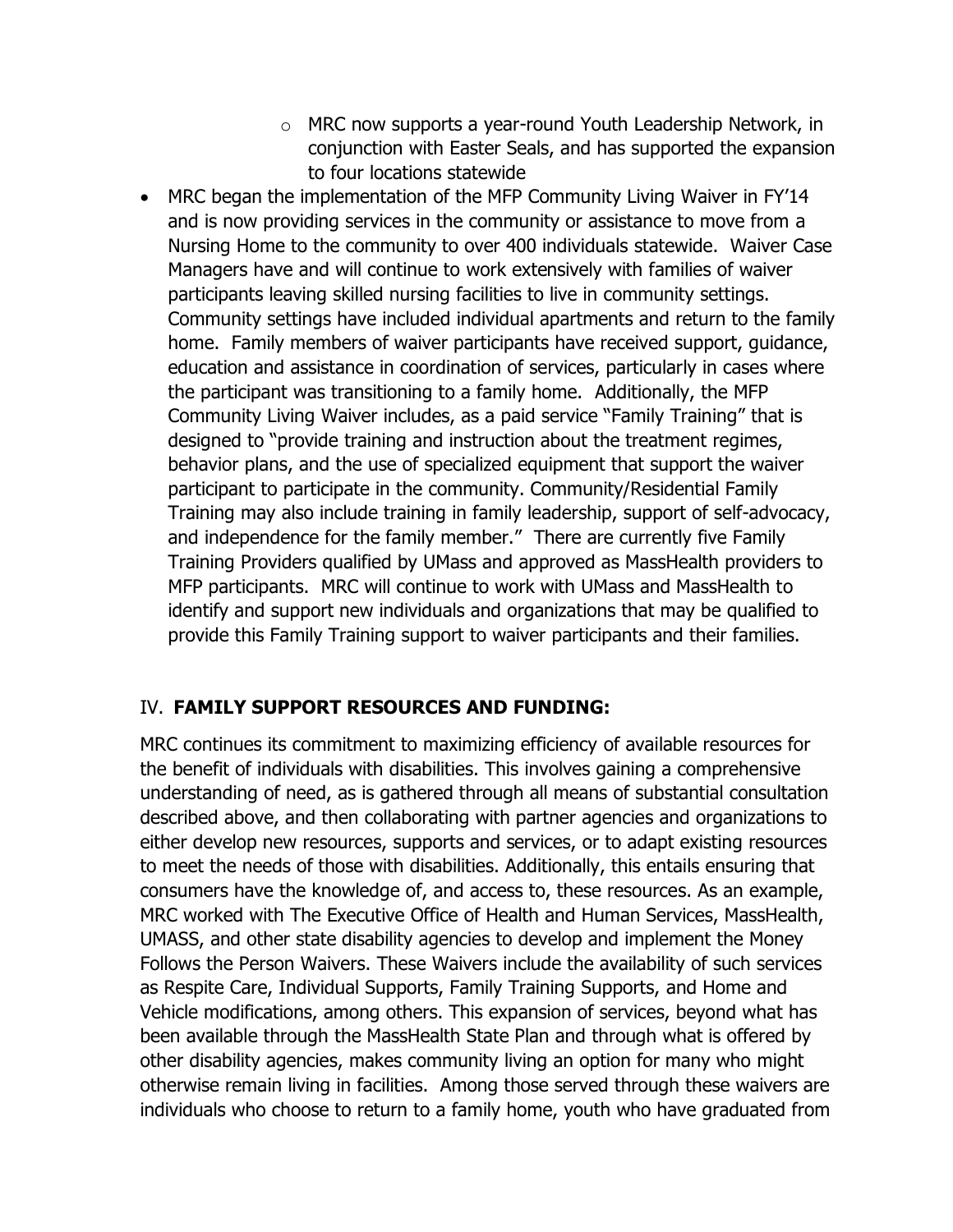the Mass Hospital School, and others in nursing homes who choose to live in their own homes or apartments in the community. MRC actively reaches out to organizations and communities about this waiver and as a result, people are moving into community living options at a rapid pace.

MRC's Independent Living and Assistive Technology Department's REquipment Program works to refurbish and redistribute assistive technology devices and durable medical equipment to consumers in need. While REquipment serves people across the lifespan, it is often utilized by families with children with disabilities who outgrow devices and are now able to pass them along to others in need. REquipment staff are actively engaged with community organizations to provide outreach and information about the process for both donating and receiving equipment.

Additionally, MRC continues to be involved in partnerships and initiatives aimed at expanding services and ensuring that the right services get to those in need in a timely manner. In FY'15, this has included:

- Working with the Executive Office of Health and Human Services (EHS), MassHealth, the Executive of Elder Affairs (EOEA), and other state disability agencies on the Centers for Medicare and Medicaid (CMS) funded Balancing Incentive Program (BIP). The goals of the BIP project in Massachusetts include expanding and improving upon the "No Wrong Door" system for accessing Home and Community Based Services, currently implemented through the MRC supported Aging and Disability Resource Consortia (ADRC), developing standardized functional needs assessment domains, and ensuring the provision of conflict-free case management
- Partnering with the Department of Elementary and Secondary Education to provide professional development and family engagement supports to Secondary Transition Staff in six school districts.
- Collaborating with MassHealth and other state agencies to implement the Money Follows the Person and the Acquired Brain Injury Waivers, both of which expand services and supports available to eligible consumers
- Beyond the Waiver Services, the Money Follows the Person grant allows for the development of new demonstration services, including the short-term supports needed to transition from a nursing home to community living, orientation and mobility training, and time-limited case management. This Case Management is provided by MRC. Additionally, MRC collaborates with the MassHealth MFP Project Team to ensure that there is substantial consultation throughout the development and implementation of MFP Services, namely through its active and engaged Stakeholder group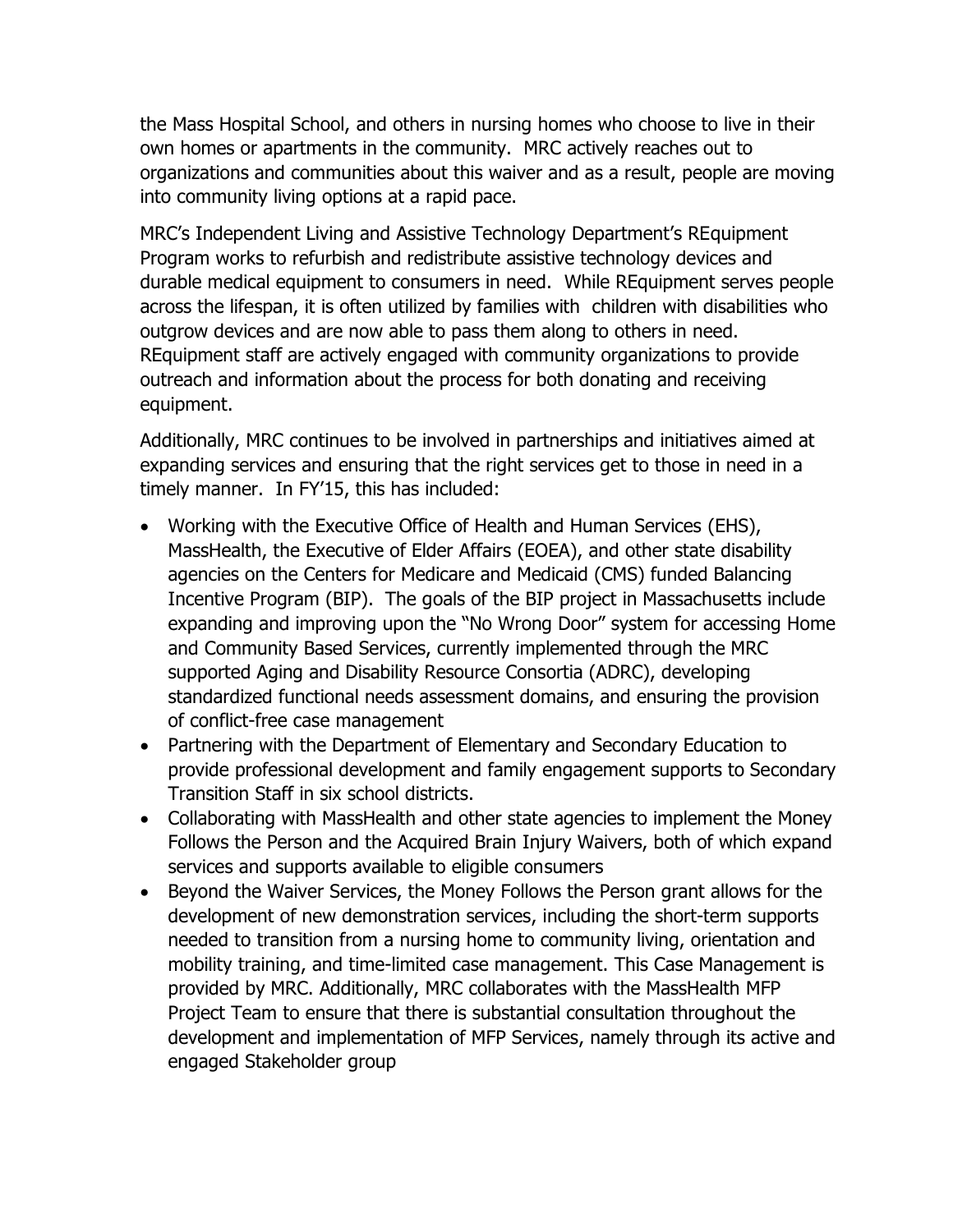- MRC consistently seeks out other sources of funding to maintain and whenever possible, expand services to reach more people in need. This has included use of Federal Grants for Assistive Technology and the ADRCs, and receipt of a HRSA grant to improve upon services available to elders with Brain Injury through a needs assessment, staff training and consultation.
- In effort to continuously improve services to targeted populations, MRC partners with community based disability organizations to identify unmet needs, define best practices, and implement staff training. MRC continues to collaborate with the Asperger/Autism Association of New England (AANE) for staff training and consultation to ensure staff are able to address the needs of this unique and often under-served population.

# **V. ACCESSING SERVICES AND SUPPORT:**

In effort to expand and improve upon methods of increasing awareness of service availability to its constituents, MRC continues to support various methods of outreach and education about available services and supports, including, but not limited to families. This includes:

- Contracting with UMass to support the Massachusetts Network of Information Providers (MNIP)
- Using the Annual Consumer Conference to reach out to, inform and educate consumers about the wide range of available services, through workshops, information tables, and an Assistive Technology Resource Room
- Support to the Independent Living Centers and the ADRCs which provide extensive Information and Referral Services
- Collaborate with other state agencies to enhance the No Wrong Door concept and implement activities designed and funded through the Balancing Incentives Project.
- As the lead agency for Assistive Technology, support for MassMatch, GetATstuff.org, School Swap, the AT Demonstration and Loan Centers, and REquipment,
- MRC continues to support the MassAccess Housing Registry, a website that allows individuals with disabilities and their families to search for available housing that meet their geographic, accessibility and financial needs
- The Independent Living Centers, and their Long Term Care Options Counselors, now in conjunction with Money Follows the Person activities, continue to conduct outreach to individuals in nursing facilities, and in FY'15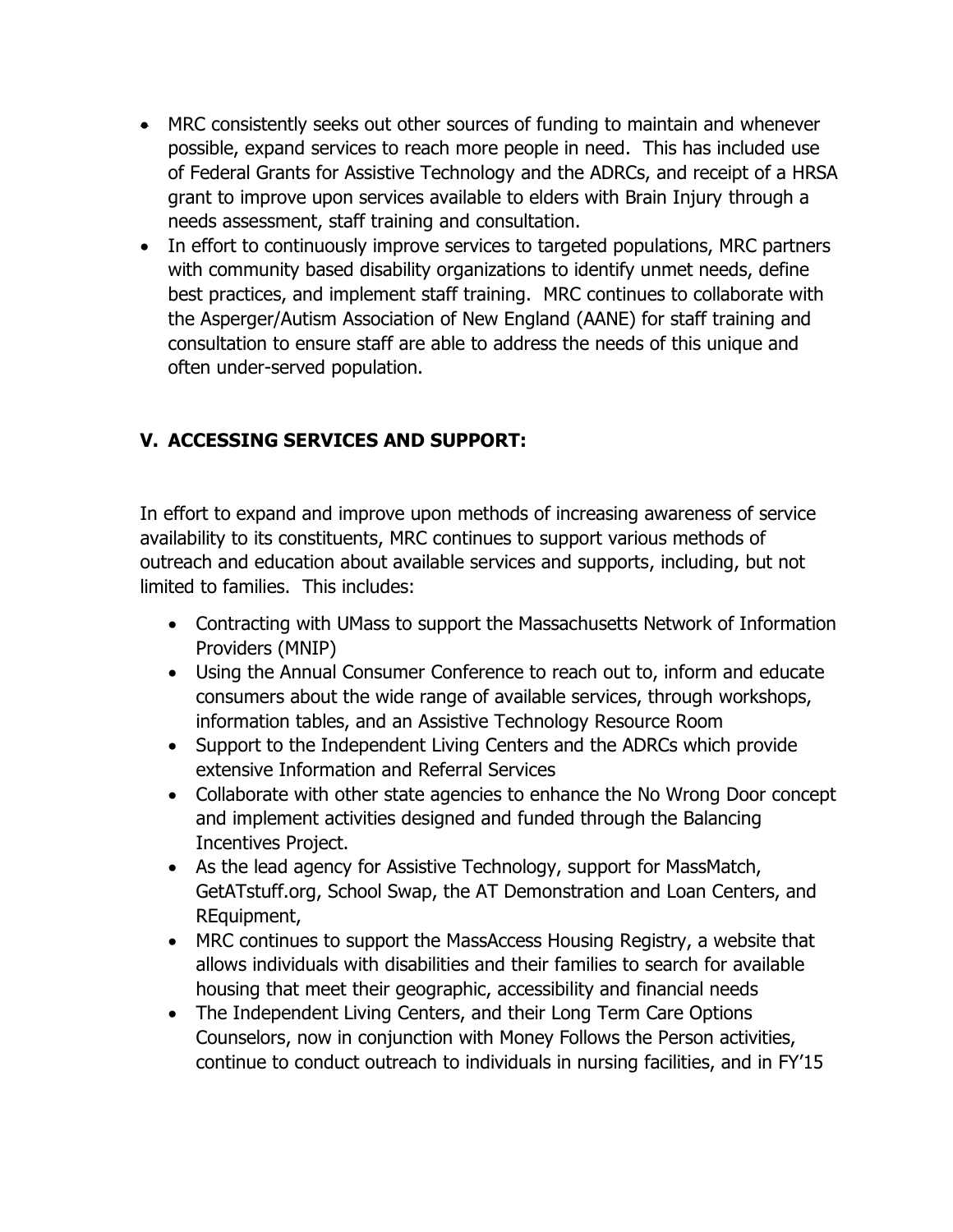have assisted over 210 individuals to transition successfully to community living, a 15% increase in successful transitions from Fy'14.

- The Vocational Rehabilitation division continues to ensure the presence of a Vocational Rehabilitation Counselor in every public high school in the state for the purposes of identifying students with disabilities and assisting them in accessing adult services by participating in transition plans whenever possible, and by providing information about MRC services.
- Through contracts with Independent Living Centers, MRC continues to support the Transition to Adulthood Programs that provide skills training, peer support, advocacy and information and referral to transition age youth with disabilities. Through skills training and exposure to adult peer role models, participants in these programs learn skills, develop confidence and learn about supports and services that may be available to them in order to prepare for independence living. By having the knowledge of the types of supports available to them, how to access them, and seeing them in use by role models, participating youth become more equipped to make choices as they set their personal goals for independence. MRC continues to work with these programs to incorporate employment into the domains addressed in programming.

# **VI.CULTURALLY COMPETENT OUTREACH AND SUPPORT:**

The Massachusetts Rehabilitation Commission is committed to facilitating access to services to those with disabilities from all communities. MRC employs Bilingual Counselors and Counselors for the Deaf (fluent in American Sign Language-ASL). In addition to ensuring a diverse and culturally competent staff, MRC contracts with providers to facilitate connections to services. For example:

- Application and outreach materials are available in multiple languages representing Massachusetts communities
- The agency contracts with services for over-the-phone translation and with several community organizations to provide face to face interpreter services
- In addition to having Counselors for the Deaf, the agency contracts for ASL interpreters when needed for individual and large group meetings, and ensures that all public events sponsored by the agency have ASL interpreters and CART reporters available.
- The Brain Injury and Statewide Specialized Community Services department conducts outreach to diverse communities on a regular basis, and has, as one of its core services, Cultural Facilitators who are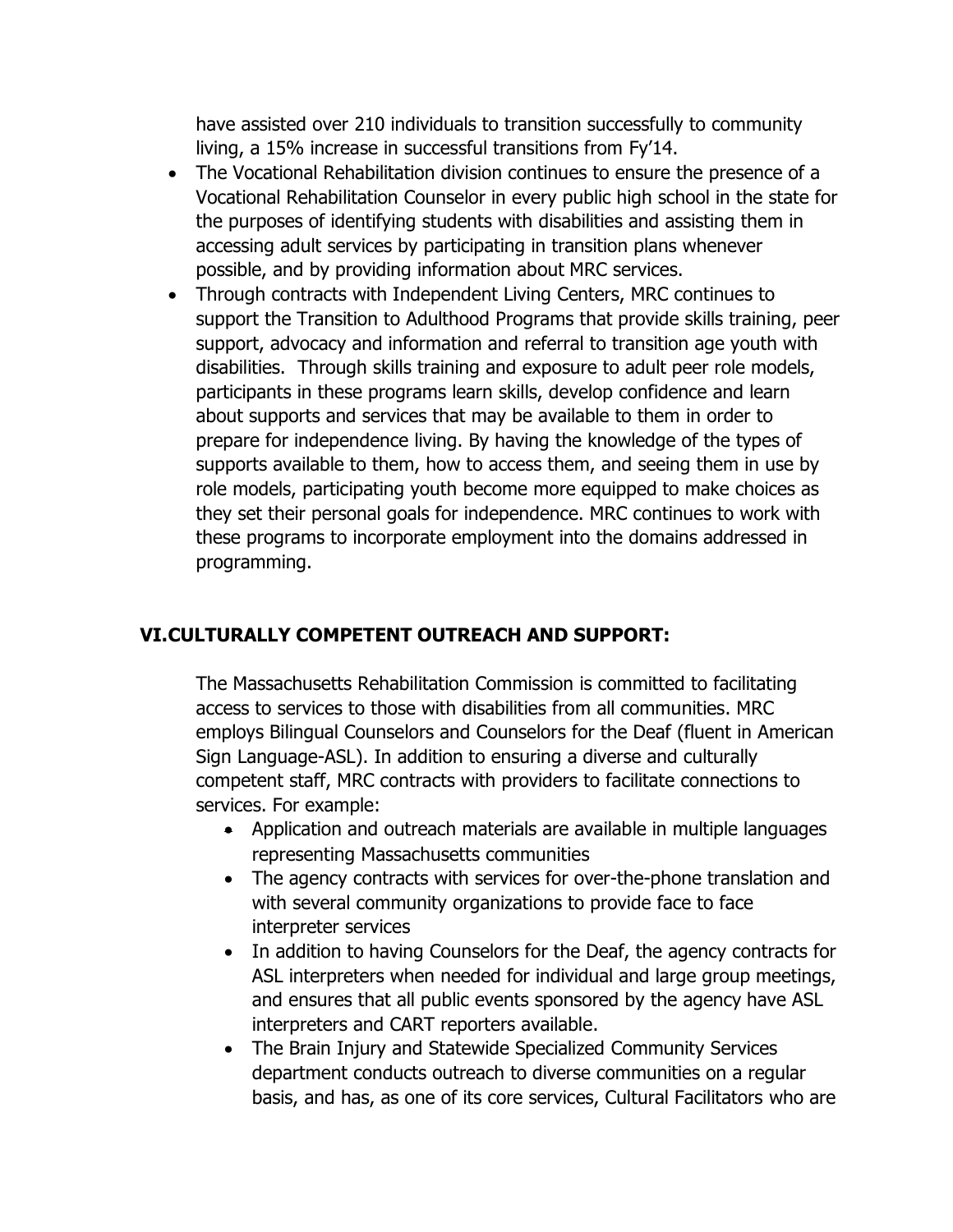contracted to assist consumers in connecting to services, programs and activities within their communities

- The Unserved/Underserved Subcommittee of the Statewide Rehabilitation Council (SRC) works with the SRC to identify underserved populations and to develop recommendations of actions that MRC could take to increase access to and effectiveness of services to these groups.
- The agency worked with Partners for Youth with Disabilities to expand its service area to reach underserved communities including in the Springfield area.
- MRC also contracts with many multicultural service providers across the state, including a multicultural independent living center, several multicultural home care providers, and cultural facilitation providers, among others.

#### VII. **INTERAGENCY COLLABORATION:**

As evidenced throughout this report, the Massachusetts Rehabilitation Commission values interagency collaboration as a means of assuring the best possible array of services is made available to people with disabilities across the lifespan. To that end, MRC actively participates in cross-agency work groups and committees that address the needs of persons with disabilities, or ensure that the needs of persons with disabilities are included in program planning and activities. FY'15 interagency activities have included:

- Continued participation on interagency task forces and partnerships including: the Statewide Hoarding Task Force, the Health and Disability Partnership, the Partnership on Substance Abuse and Older Americans, Building Partnerships for the Protection of Persons with Disabilities, the Massachusetts Developmental Disabilities Council, and the Interagency Council on Homelessness
- Planning and sponsorship of the Annual Consumer Conference is now done in conjunction with the Massachusetts Commission for the Blind, the Massachusetts Commission for the Deaf and Hard of Hearing and the Statewide Independent Living Counci, and addresses the issues identified by this cross-disability group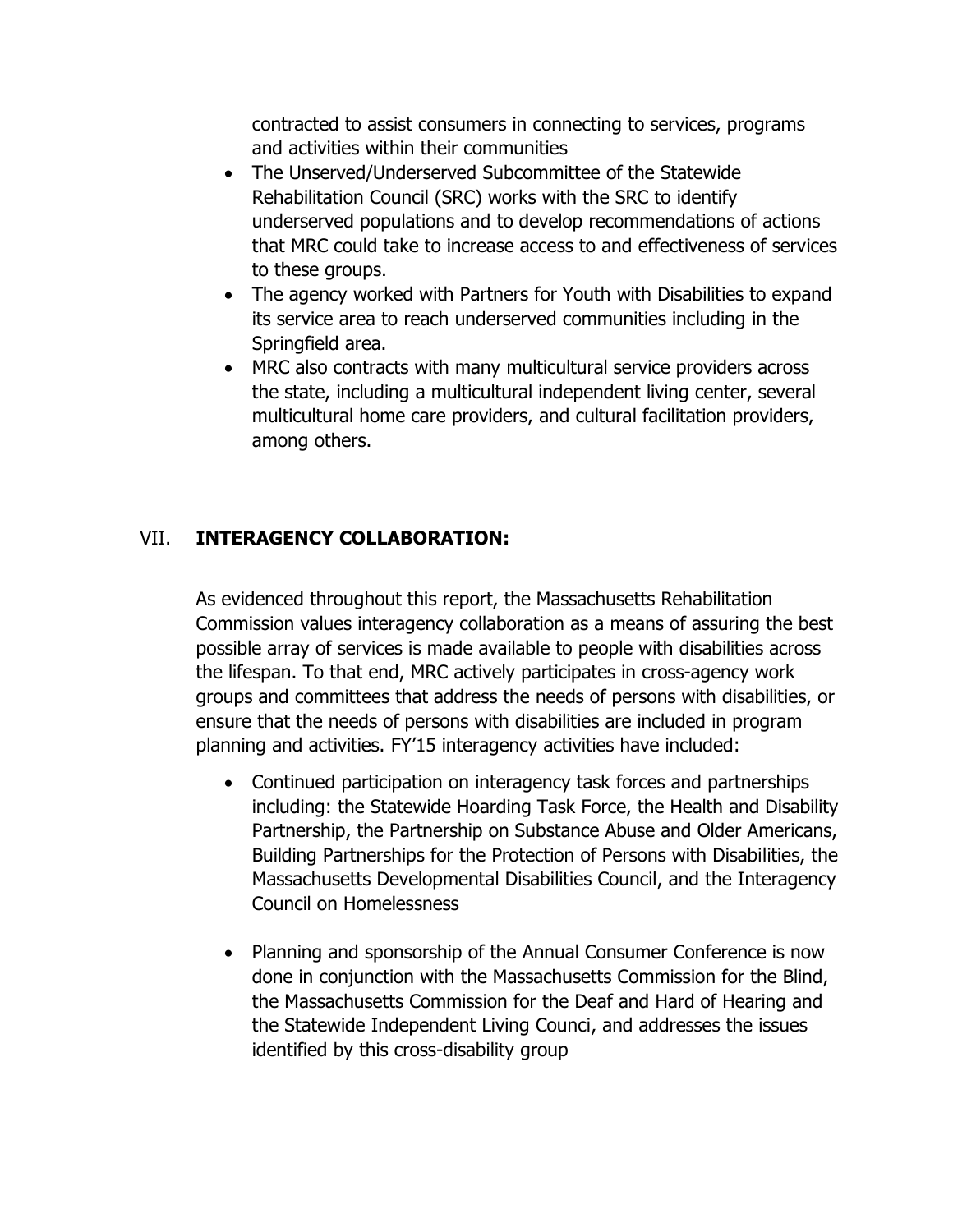- Active collaboration with EHS, MassHealth, UMass, multiple state agencies, and the MFP Stakeholders group as the result of implementing the Money Follows the Person Community Living Waiver and overseeing the Demonstration Services to consumers transitioning to the community.
- MRC continues to work in conjunction with the Executive Office of Elder Affairs, the Aging Services Access Points, and the Independent Living Centers in facilitating the ongoing development and operation of the Aging and Disability Resource Consortia (ADRCs) across the state
- MRC is actively involved in the Balancing Incentive Program, along with multiple state agencies as it works to develop strategies for increasing availability of home and community based services to allow more people with disabilities to remain living in the community and to rebalance Medicaid spending in favor of community options over facility-based care.
- MRC has collaborated with the Department of Elementary and Secondary Education in its efforts to improve coordination of transition services for youth with disabilities; MRC is now a partner with DESE on the implementation of a grant to provide professional development for High School Transition Staff in six local school districts
- MRC Program Directors and Area Directors regularly collaborate with the other state disability agencies, MassHealth and the Executive Office of Elder Affairs, to ensure communication, proper referrals for services, and when necessary, coordination of services. This is done through meetings, in-services, cross-agency training and Interagency Service Agreements, such as with MassHealth for the implementation of Waivers, and Memoranda of Understanding such as between the Department of Developmental Services (DDS) and MRC's Vocational Rehabilitation Division addressing the provision of vocational rehabilitation services and on-going supports to consumers who are eligible for DDS services
- In response to the Workforce Investment and Opportunities Act (WIOA) requirements, MRC is further strengthening relationships, through Memoranda of Understanding agreements with the Department of Elementary and Secondary Education, The Department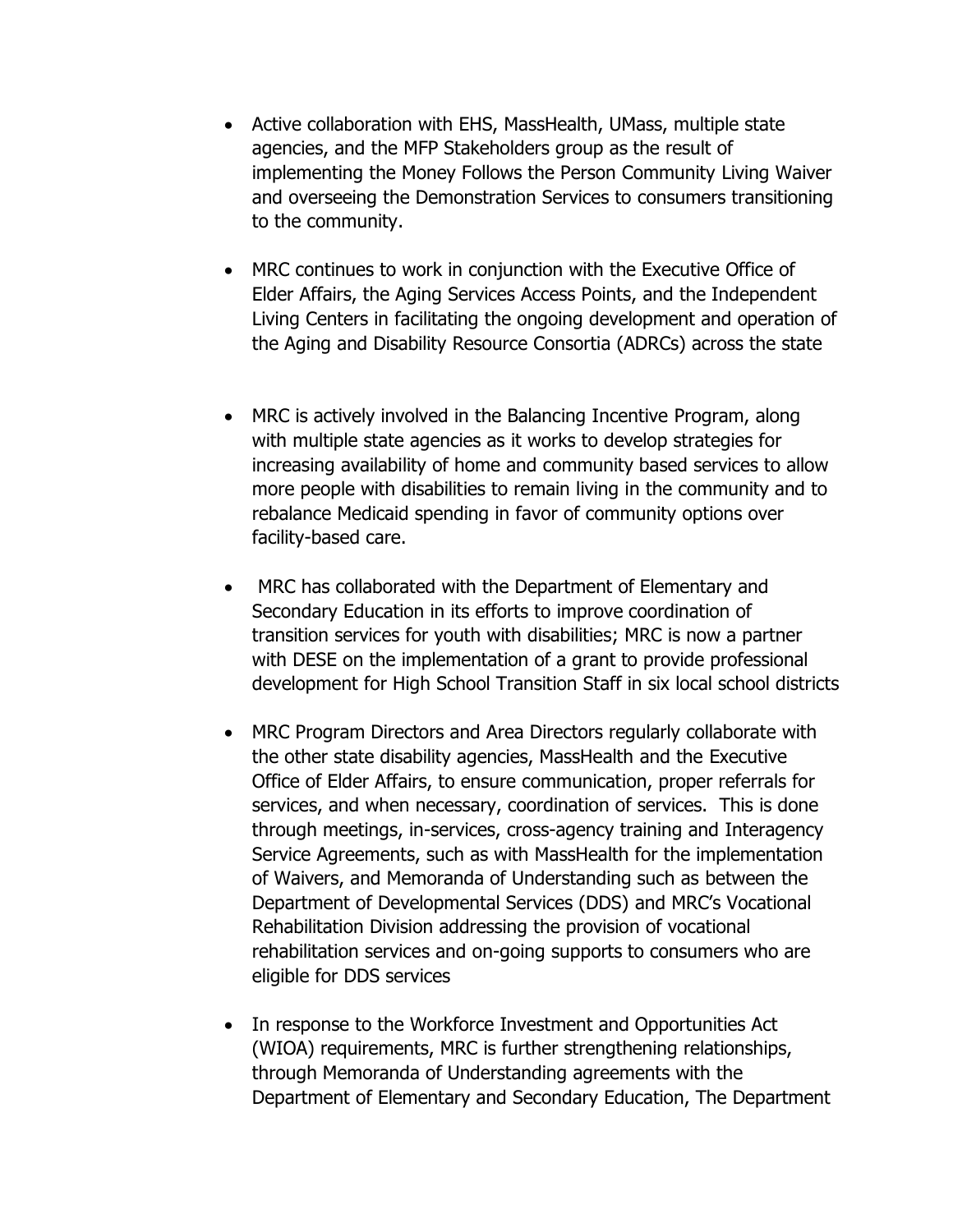of Labor and Workforce Development, the Department of Developmental Services, the Department of Mental Health, the Massachusetts Commission for the Blind and the Massachusetts Commission for Deaf and Hard of Hearing to identify specific ways in which the MRC will collaborate with each agency on vocational related services to transition age youth.

# **GOALS FOR FY'16:**

In addition to continuing the myriad of programs and services already described in this report, MRC has set specific goals for FY'16 for service expansion, enhancement or coordination that will further improve the lives of individuals with disabilities and their families:

- MRC will be an active participant, along with other EHS agencies and a broad range of stakeholders, in the development and implementation of the goals defined in the workplan to be established by the Balancing Initiatives Program.
- MRC will work with AANE to develop and pilot a Job Readiness Assessment Tool to specifically assess the skills, strengths, and areas of need, of individuals on the Autism Spectrum who are working with Vocational Rehabilitation Counselors to identify employment goals and develop plans for seeking and attaining employment.
- As a partner with DESE on the project to enhance transition planning and service coordination in 6 targeted school districts, MRC will build upon existing collaborations with these districts by providing or coordinating in-services to Secondary Transition staff in these districts. Information presented will include an overview of all of MRC programs and disability or resource-specific topics aimed at enhancing school districts' capability to prepare their students with disabilities for transition from school to adult life. As with previous Transition activities in which MRC has been involved, the ultimate goal will be to define best practices that can be replicated throughout the state, and to establish relationships that can be built upon for the purposes of
	- facilitating the process of transitioning youth with disabilities from school to adult life, into appropriate systems of care or support, and to develop a standard training curriculum that can be made available on-line.